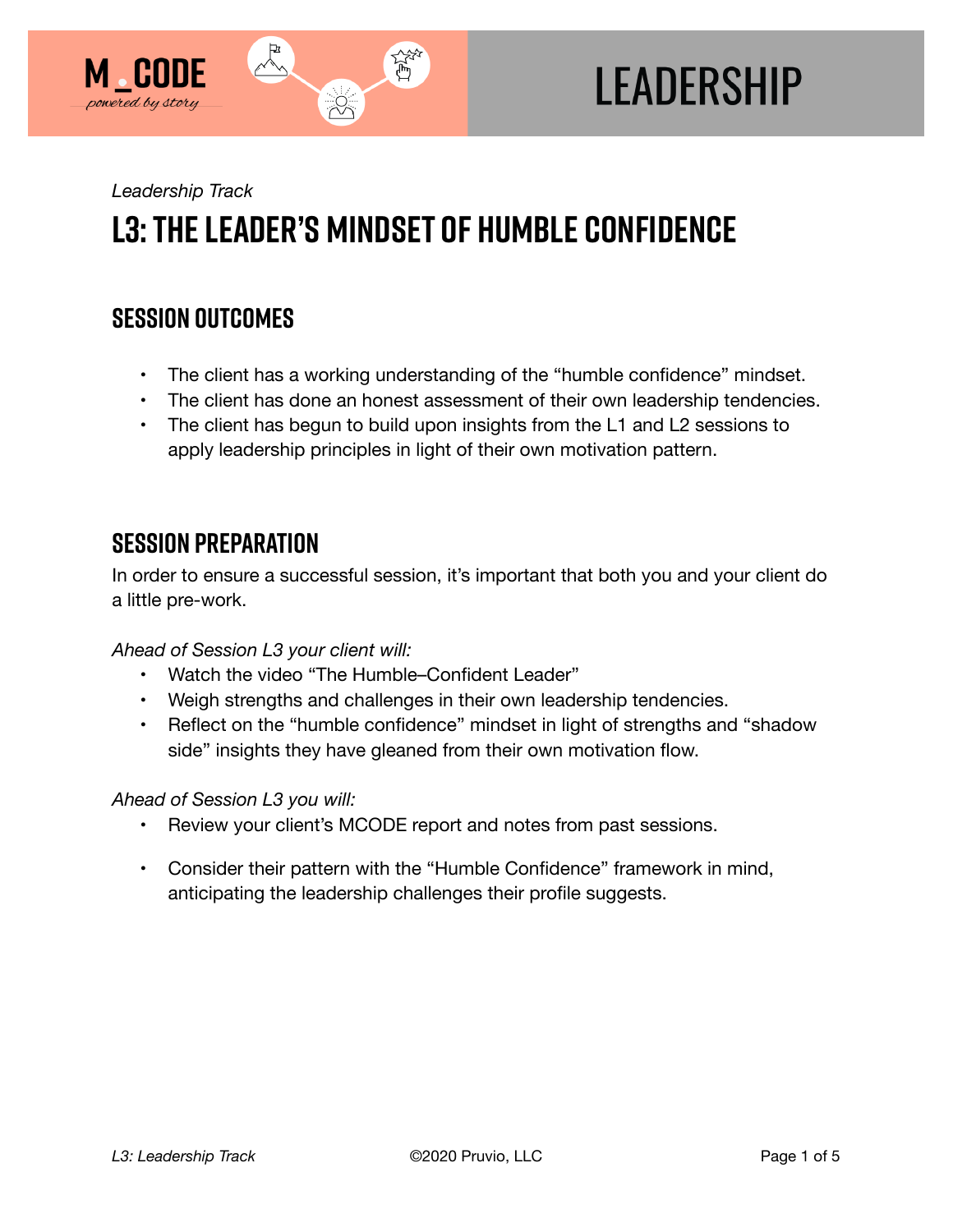## **COMMUNICATION**

One week ahead of the appointment send an email message similar to this to your client:

*Greetings \_\_\_\_\_\_\_\_,* 

*I'm looking forward to connecting again with you on our next coaching session on \_\_\_\_\_\_ at \_\_\_\_\_\_ [via Zoom (the link is here) or face to face at (address)]. This will be our third session in the MCODE Leadership Coaching Track and we'll build on progress we made in our time together.* 

*Our last session together was an open conversation format and we discussed \_\_\_\_\_\_\_, and in response you committed to \_\_\_\_\_\_\_\_. We'll begin our next session – before diving into our main topic – with you sharing some of how this commitment is playing out. I look forward to hearing of your progress and any questions you have or challenges you've faced.* 

*Our focus for the upcoming Leadership Track session (L3) will be the healthy leader's mindset of humble confidence.* 

*To gain the most from Session L3 I suggest you work through the following preparations: Watch the video "The Humble/Confident Leader." Weigh the strengths and challenges in their own leadership tendencies. Reflect on the "humble confidence" mindset in light of strengths and "shadow side" insights they have gleaned from their own motivation flow. Come ready to discuss real examples of one of your current leadership challenges.* 

*I look forward to our time together. Sincerely,* 

*Certified MCODE Practitioner*

*\_\_\_\_\_\_\_\_\_\_\_\_\_\_\_\_\_*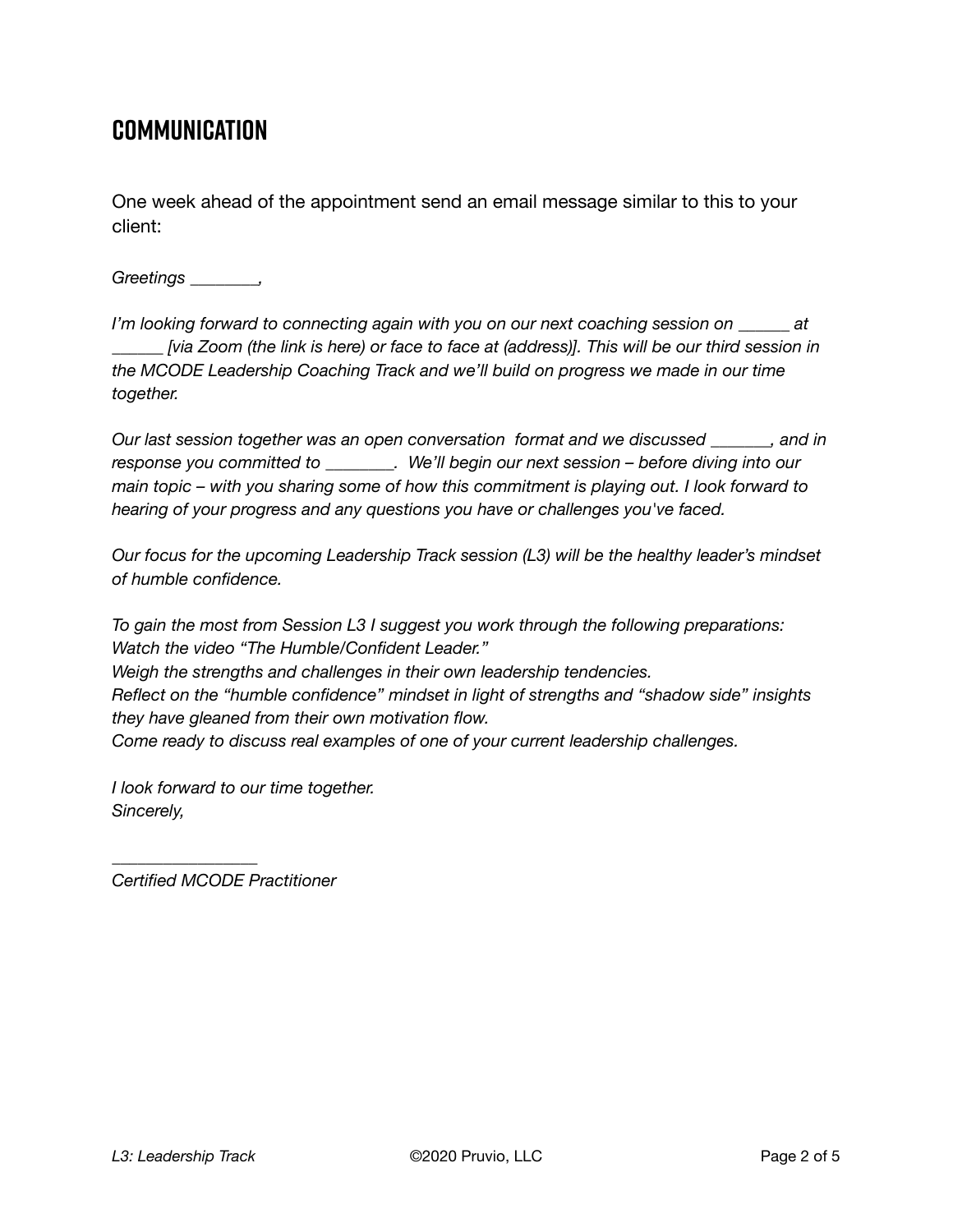## **SESSION OUTLINE**

#### **Meet + Greet [2 minutes]:**

*Practitioner Note: Come with something personal to share with your client (no more than 30 seconds of this 2 minute block). Ask them to share and follow up with at least one probing question.* 

**Transition / Accountability [2 minutes]:** "Our last session together was an open conversation format and we discussed \_\_\_\_\_\_\_. In response you committed to \_\_\_\_\_\_\_\_. How is this commitment playing out?" *[Client responds].* 

**Transition / Preview [1 Minute]:** "Today we are going to build on our past progress and explore the healthy leader's mindset of humble confidence. We are going to do this by weighing this framework against an honest assessment of your own leadership strengths and challenges. Then, in light of what you're learning about your own motivation pattern and what we've already explored in our first two leadership sessions, you'll continue to articulate your personalized plan for leader development."

*Practitioner Note: For each coaching session – whether it is a scripted format or an open discussion format – keep the F.L.O.W. coaching model front and center in your mind. Make running notes through the session and keep track of where you are in the model and particularly when you transition from one segment to another. Make note of specifically where in the F.L.O.W. pattern you are seeing the energy and the "aha" moments. These will be key insights when you guide the client to potential action items at the the "W.ork It" segment of the F.L.O.W. model. Also, keep close tabs on the clock. It's the coach's responsibility to strike the healthy balance between following the improvisation of the session WITHIN the bounds of time and topic. This takes practice, and watching the clock is vital.*

#### **Consultative Coaching Conversation [15 minutes]**

**Content review and response [15 minutes]:** "As part of preparation I suggested that you review a video clip explaining the concept of humble confidence.

- How did the humble confidence framework for leadership strike you?
- What direction do you typically skew?

#### *Practitioner Notes:*

- *Follow the natural flow of this conversation.*
- *Express observations at natural breaks in the conversation.*
- *Add in that humble confidence is an effective mindset because:* 
	- *It fosters trust*
	- *It holds out vision will respecting the uniqueness of others*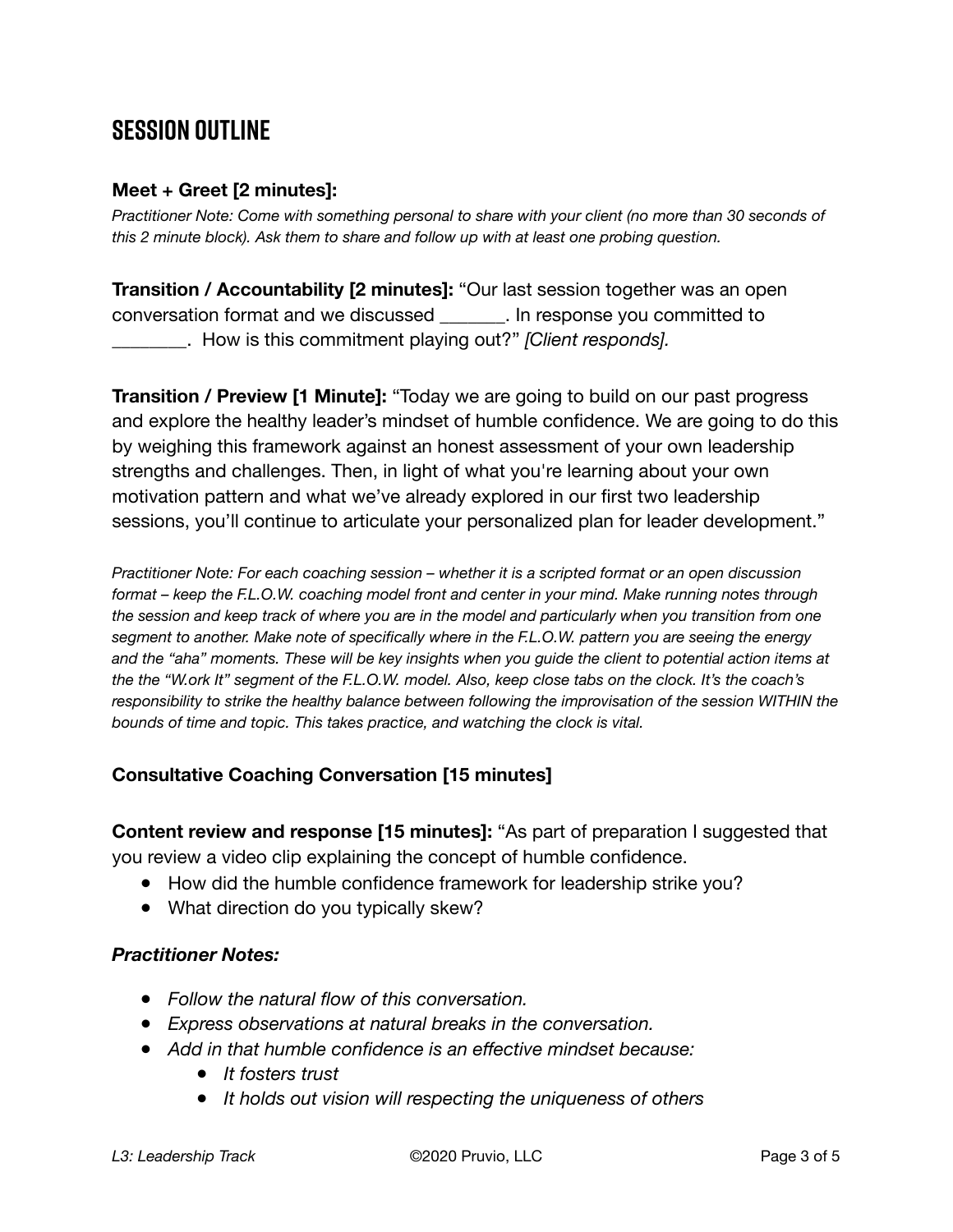- *It engenders loyalty while driving progress.*
- *Listen for connections with their motivational flow; remember to keep at hand their report and your notes of their motivation flow pattern.*
- *As always, watch the clock.*

#### **Current Challenge [25 Minutes]**

*Practitioner Note: In this section you will guide your client to surface one pressing leadership challenge where humble confidence on their part is needed. Your goal is to help the client surface their F.L.O.W. (F.ind Out, L.earn About, O.wn, W.ork It) for this challenge.* 

**Find Out:** In light of your skew, where do you see the biggest opportunity to develop?

**L.earn About:** Given what you have already explored regarding your motivation flow, and what we have examined about the leader mindset of humble confidence, what are some observations you can make about this particular growth opportunity?

**O.wn:** "Is there a 'shadow side' tendency in your motivation flow that sheds light on this?

**W.ork it:** "Given what you have learned about your motivation flow and about key leadership principles, if you were to make one change today that would have the most positive impact, what might it be? Is that your commitment?"

*Practitioner Note: In response to your client's commitment to pursue this action, commit in return to offer encouragement and accountability.* 

#### **Wrap [5 Minutes]**

Ask the client: "What was most helpful from our session today?" Provide a succinct, reflective, encouraging summary of what you heard from the session.

### **SESSION FOLLOW UP**

The day after Session L3 send your client an email:

- Recapping insights and commitments.
- Affirming the schedule for the next session.
- Reminding them it will be an open discussion format.
- Asking them to keep track of progress and challenges as they implement principles day to day.